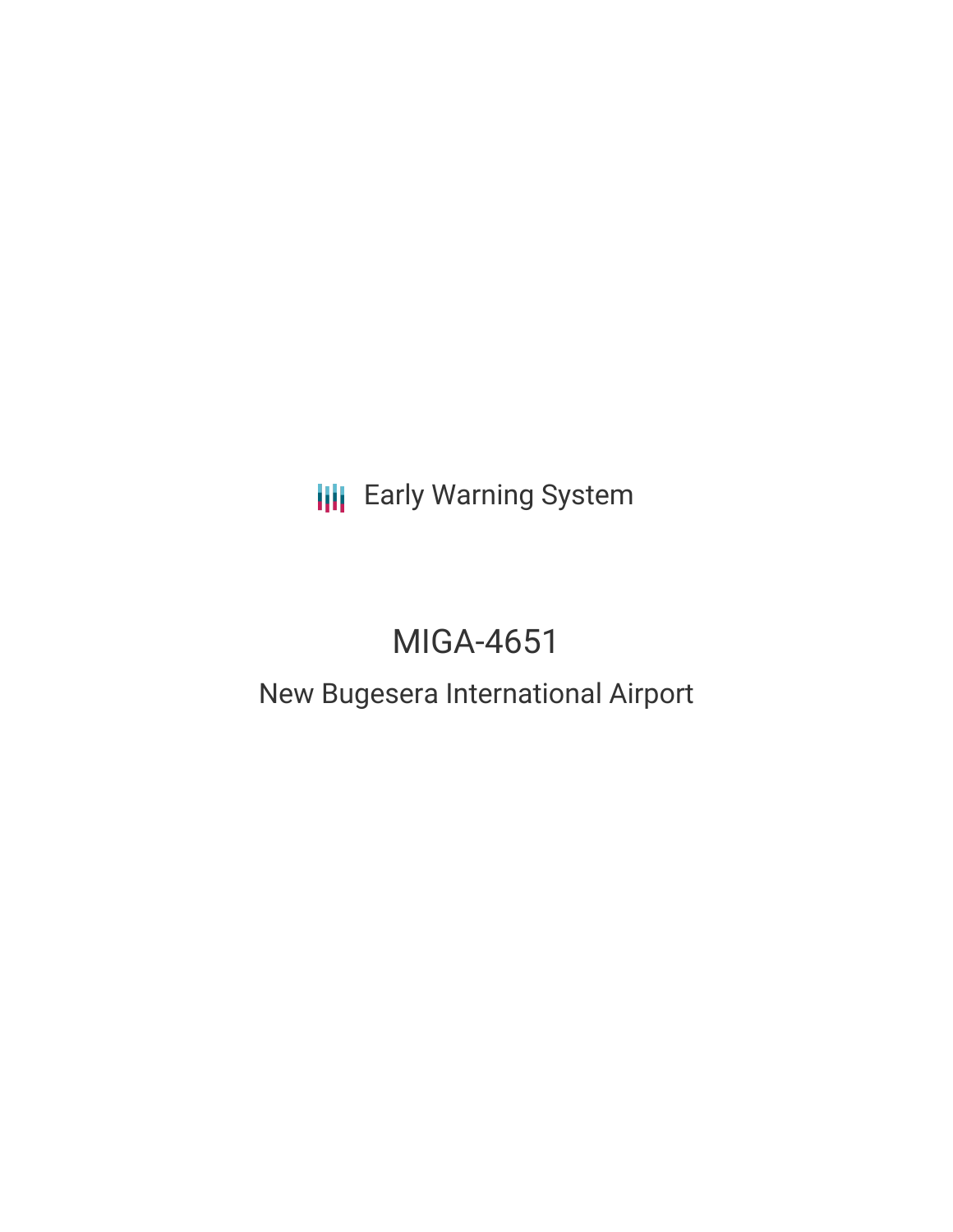

### **Quick Facts**

| <b>Countries</b>               | Rwanda                                          |
|--------------------------------|-------------------------------------------------|
| <b>Financial Institutions</b>  | Multilateral Investment Guarantee Agency (MIGA) |
| <b>Status</b>                  | Proposed                                        |
| <b>Bank Risk Rating</b>        | A                                               |
| <b>Voting Date</b>             | 2018-07-01                                      |
| <b>Sectors</b>                 | Infrastructure                                  |
| <b>Investment Type(s)</b>      | Guarantee                                       |
| <b>Investment Amount (USD)</b> | \$150,00 million                                |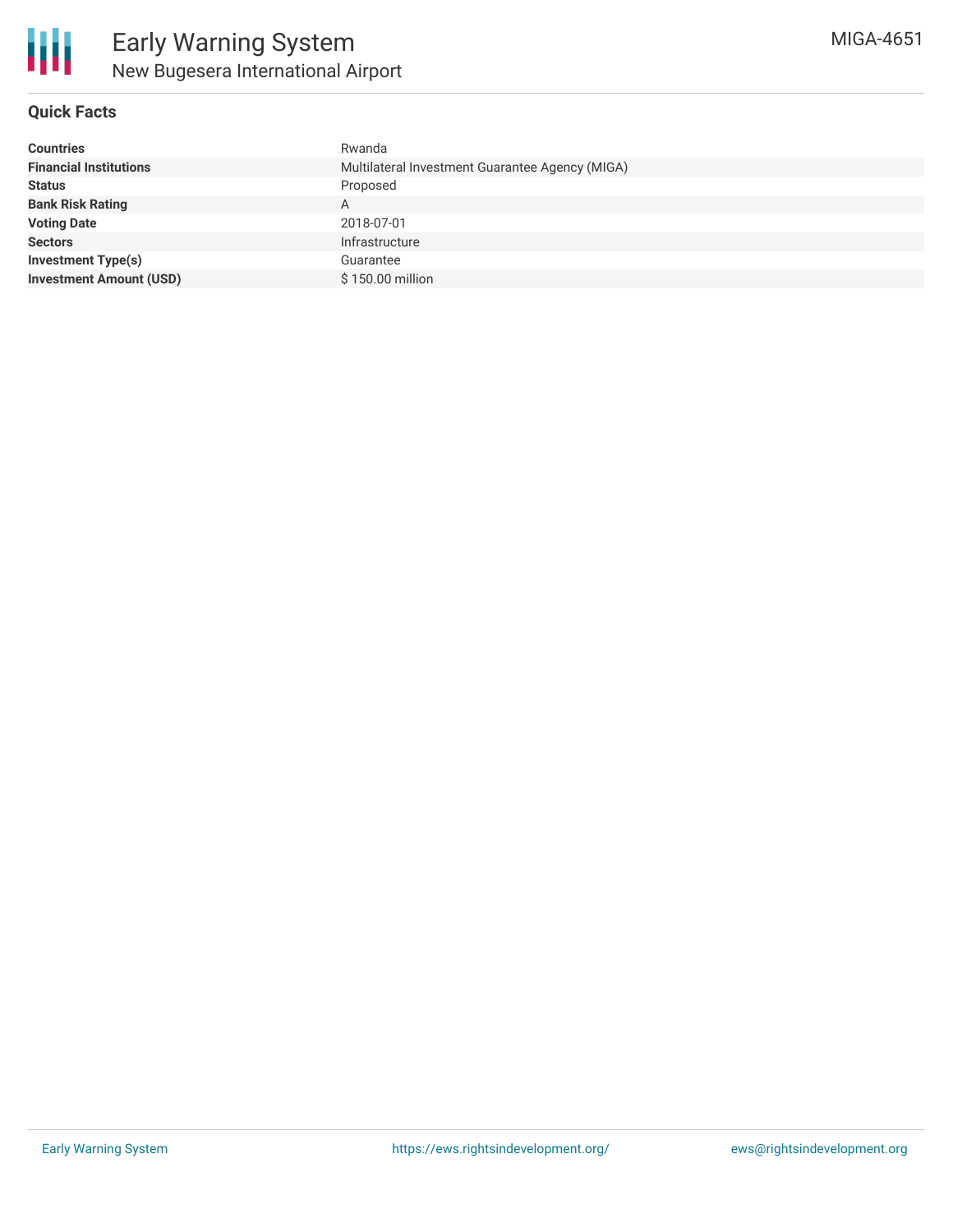

## **Project Description**

According to MIGA website, this summary covers an application by Mota Engil Engenharia e Construcao Africa, S.A, African Infrastructure Investments Managers, Pembani Remgro Infrastructure Managers, Harith General Partners Limited and Royal Bafokeng Holdings (Pty) Limited for MIGA guarantees covering their proposed equity investments into Bugesera Airport Company in Rwanda.

The project entails the development, construction, financing, ownership and operation of the greenfield New Bugesera International Airport (NBIA) under a 25-years Concession Agreement. The Project site is approximately 27 kilometers from the City of Kigali, in Bugesera District which is in the South-Eastern region of Rwanda.

The NBIA is seen in the airport's enabling role for the country's development strategy which aims to leverage Rwanda's positive investment environment, high doing-business scores, and perceived political stability in order to turn Rwanda into a regional hub for conferences, transport and tourism. NBIA will thereby promote stronger integration with regional economies.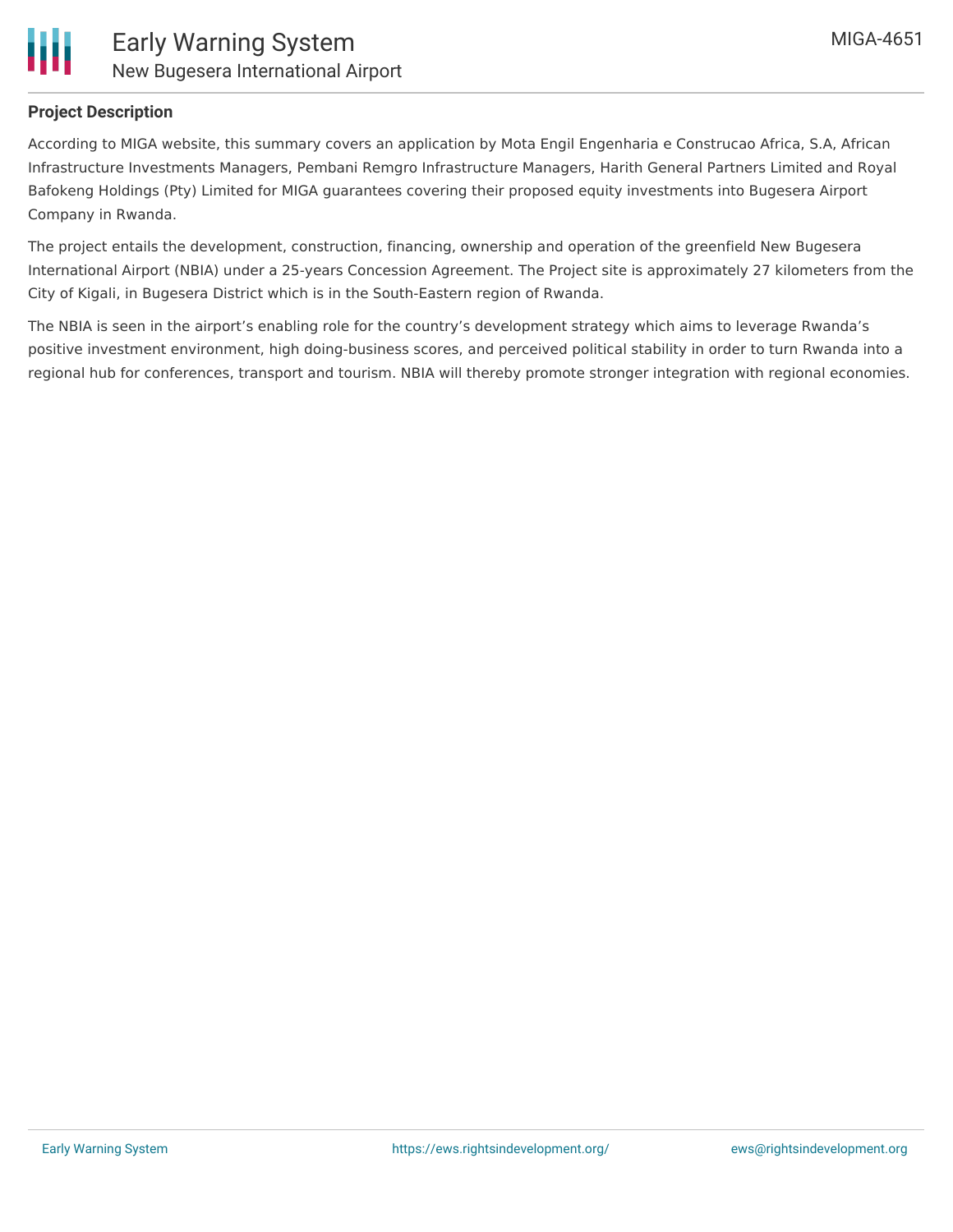#### **Investment Description**

Multilateral Investment Guarantee Agency (MIGA)

Guarantee holder:

- African Infrastructure Investments Managers
- Pembani Remgro Infrastructure Managers
- Harith General Partners Limited
- Royal Bafokeng Holdings (Pty) Limited
- Mota Engil Engenharia e Construcao Africa, S.A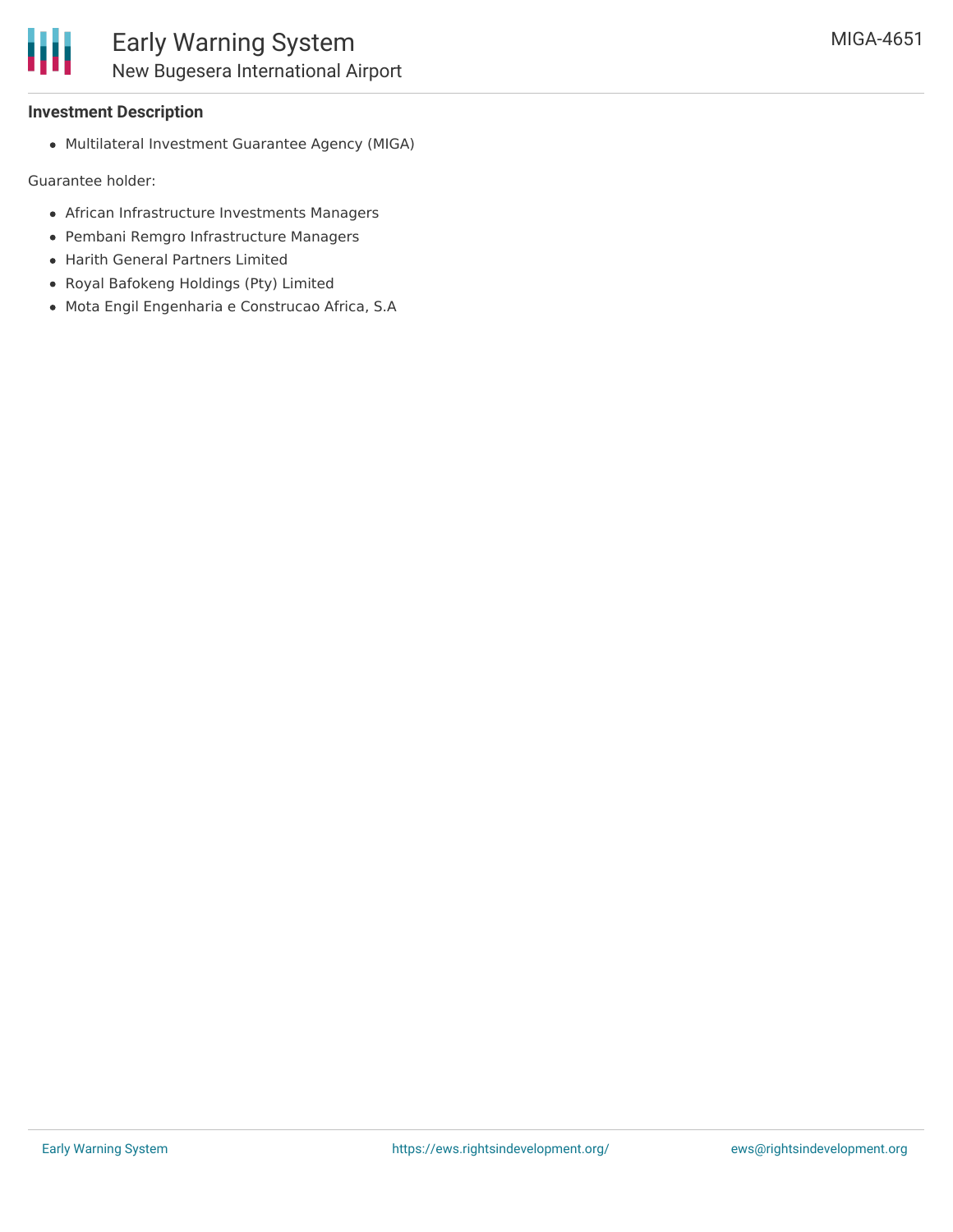### **Contact Information**

No contact information provided at the time of disclosure.

#### **ACCOUNTABILITY MECHANISM OF MIGA**

The Compliance Advisor Ombudsman (CAO) is the independent complaint mechanism and fact-finding body for people who believe they are likely to be, or have been, adversely affected by an IFC or MIGA- financed project. If you submit a complaint to the CAO, they may assist you in resolving a dispute with the company and/or investigate to assess whether the IFC is following its own policies and procedures for preventing harm to people or the environment. If you want to submit a complaint electronically, you can email the CAO at CAO@worldbankgroup.org. You can learn more about the CAO and how to file a complaint at http://www.cao-ombudsman.org/